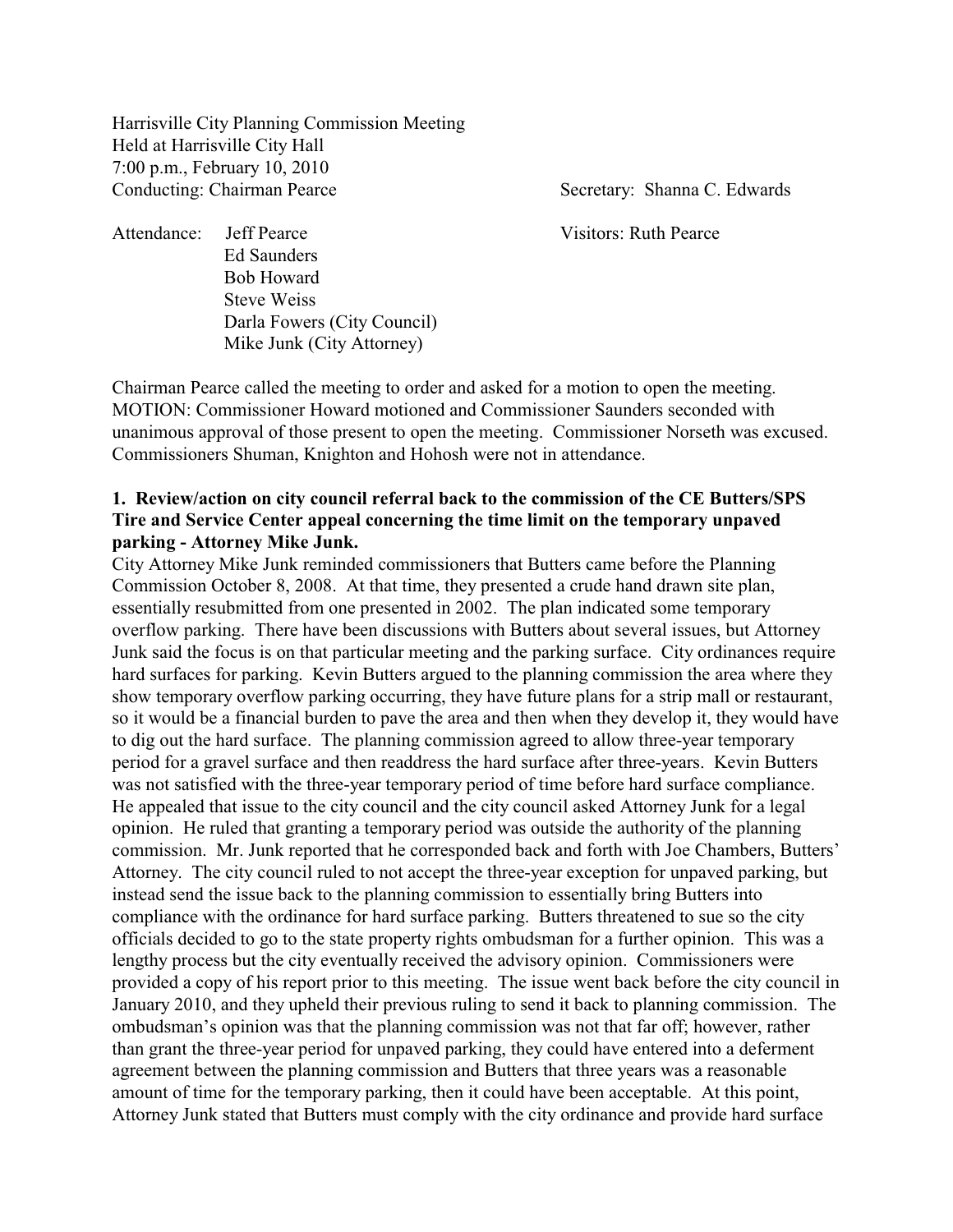Harrisville city Planning Commission Meeting - February 10, 2010 Page 2

parking. He proposed giving them another opportunity to meet with the planning commission to discuss the issues, realizing that this is not the season to put in hard surface. If they do not make the effort to come, the city could then take action against the zoning violation through the court. Attorney Junk stated that the city does need a site plan and that plan should address storm drainage concerns. He said it is a twofold issue: (1) when will the city have the site plan to comply with what we are asking and (2) what is a reasonable time when a hard surface will be on the property?

Chairman Pearce wondered if there is even room for the new buildings they are projecting with the required setbacks. Attorney Junk said when Butters bring in a plan with that proposal, the city will be glad to look at it, but right now commissioners need to look at how to bring the present condition into compliance. They cannot look at how this may interfere with Butters possible future plans.

Commissioners Saunders did not want to wait for Butters to come to a meeting. He suggested they be notified that the city requires a site plan so they can get going on it now. Commissioner Weiss suggested that the requirement for addressing drainage issues be included in the letter. After some discussion, commissioners agreed that April 1, 2010, would be a reasonable time for them to provide an engineered site plan. That would give Kent Jones time to review the plan and provide a letter before the planning commission meeting April 14, 2010. Commissioners asked what the course of action would be if Butters does not follow through, and Attorney Junk mentioned some of the legal options available to bring about compliance that he may include in the letter.

The issue of the access on Larsen Lane was brought up. Attorney Junk said that when the site plan is provided, issues with the access can be part of the discussion and he said there are some enforcement options if that access is approved.

MOTION: As directed by the city council to review the issue concerning bringing Butters into compliance with the hard surface ordinance, Commissioner Saunders motioned to have the city attorney send a letter to Butters stating that the planning commission is requiring that a site plan be submitted. The letter should include that Butters are given notice that they are to have a site plan that complies with our ordinances, including an engineering plan, by April 1, 2010, so that this plan can then be submitted to the city engineer for his review prior to the planning commission meeting April 14, 2009. The motion was seconded by Commissioner Howard.

Attorney Junk said that he may include in the letter that it was discussed and requested by the planning commission that Butters attend on April 14, 2010. The city wants to bring them into compliance, but the city also wants to work with them. He said that is part of why we are asking for the site plan. With that we can talk about deadlines and times when these things will be done. Without that site plan and without Butters here, it does put the city into a position of looking at other options.